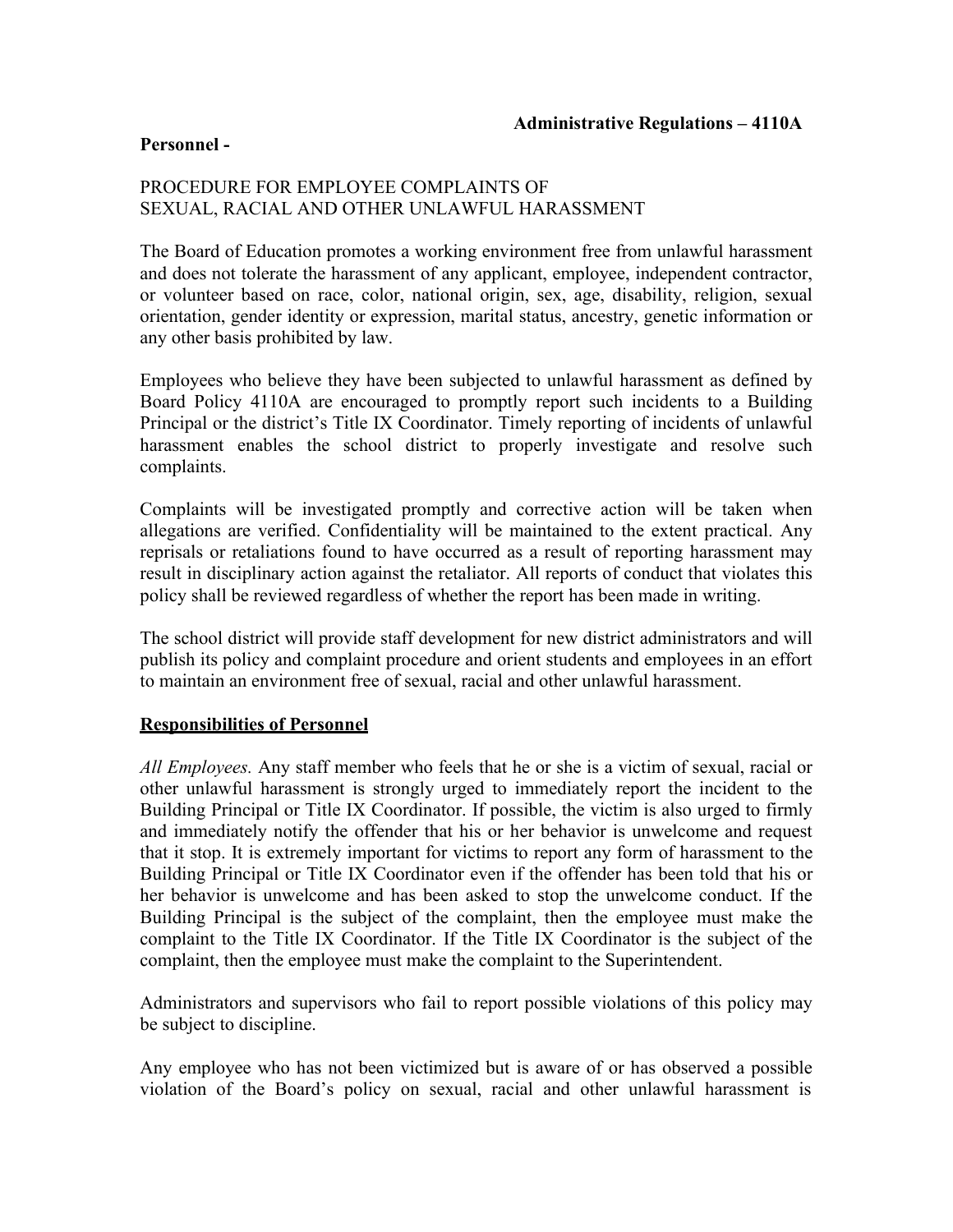violations of this policy may be subject to discipline. required to report such information verbally or in writing to the Building Principal or Title IX Coordinator. Administrators and supervisors who fail to report possible

 should be contacted. Any and all investigations should be conducted with the guidance of the Title IX Coordinator or Superintendent or his or her designee. *Administrators*. Any complaint or other communication from an applicant for employment, an employee, a volunteer, an independent contractor, a visitor, a government agency, or an attorney concerning potential harassment should be immediately shared with the Title IX Coordinator. If notification to the Title IX Coordinator is impractical or inappropriate under the circumstances, the Superintendent

 all complaints. *Title IX Coordinator.* The Title IX Coordinator shall be responsible for the investigation of all verbal and written complaints of alleged discrimination including unlawful harassment. The Title IX Coordinator shall ensure a prompt and equitable resolution of

# **Reporting a Complaint of Unlawful Harassment**

Any applicant or employee who feels that he/she has been harassed on the basis of race, color, national origin, sex, age, disability, religion, sexual orientation, gender identity or expression, marital status, ancestry, or genetic information should immediately bring his/her complaint to the attention of one of the following school officials: Building Principal or district's Title IX Coordinator.

The district's Title IX Coordinator is:

# **Director of Student Services Regional School District #14 5 Minortown Road Woodbury, CT 06798 203-263-0416**

Upon any notice from an employee or other individual that illegal harassment may be occurring, the school official taking the complaint should inform such person of the school district's policy and regulations, including the school district's legal obligation to investigate every report even where the complainant is hesitant to pursue the complaint.

Although there is no requirement that the complaint be in writing, the school official should encourage the complainant to commit the complaint to writing and may assist the complainant in writing the complaint.

The written complaint should state the following (the form in Appendix A may be provided for the convenience of the complainant, but is not required):

- 1. name of the complainant;
- 2. date that the complaint was made;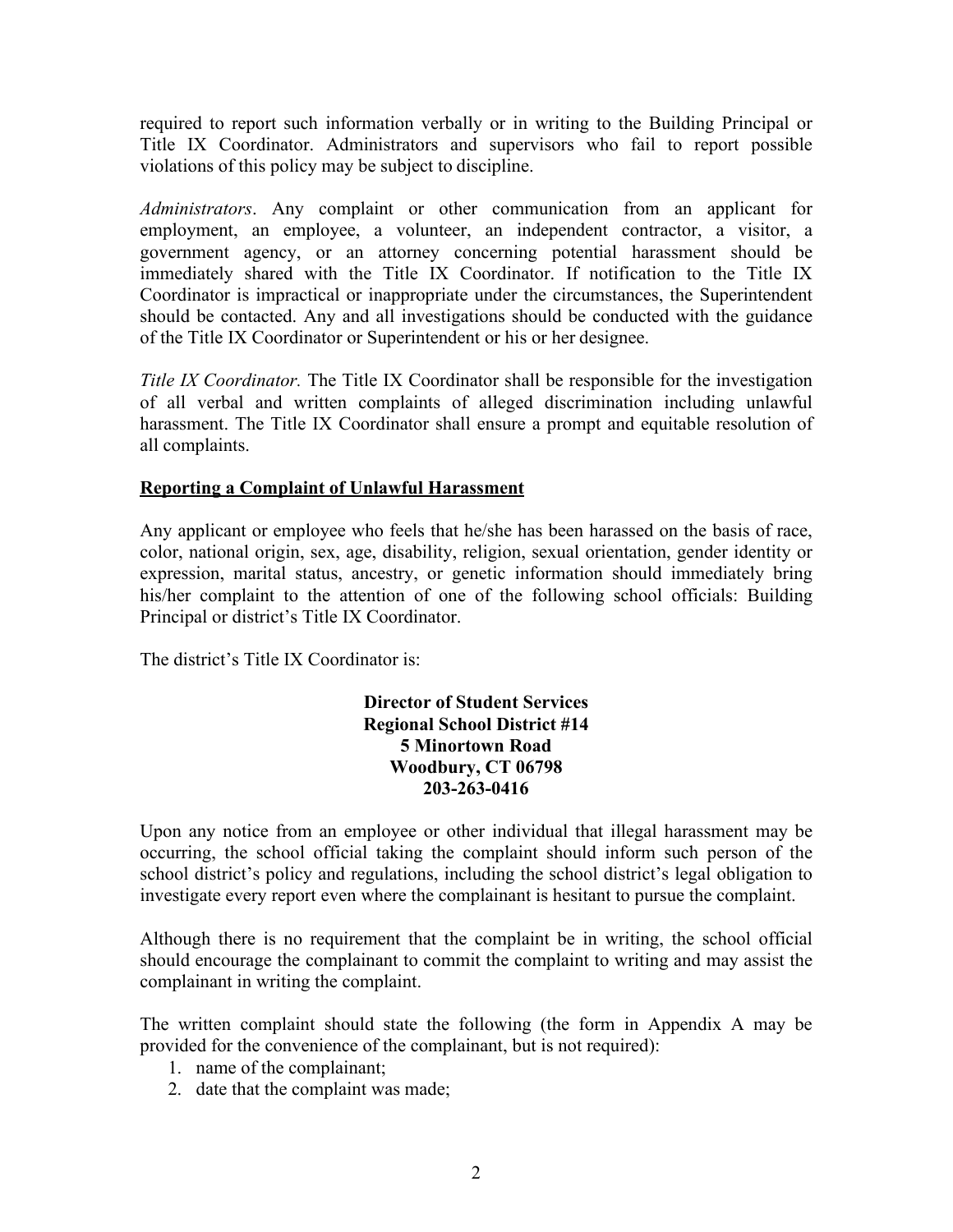- 3. name(s) of the alleged harasser(s);
- 4. date and place of the alleged harassment;
- 5. names of any witnesses, if any;
- 6. list of documentary evidence, if any;
- 7. statement of the facts supporting this complaint of harassment.

The school official should document the complaint even if the complainant refuses to commit the complaint to writing. In such instance, the school official should ask the complainant to review the complaint for accuracy and ask the complainant sign. If the complainant chooses not to sign, the school official should note so on the official's report of the complaint.

The school official should advise the employee that confidentiality will be maintained to the extent possible. The school official cannot make a blanket promise of complete confidentiality since information gained from the investigation may have to be disclosed to other school personnel or may be needed in subsequent government or court proceedings.

The school official should carefully document his or her knowledge of all communications and efforts concerning employee complaints, including any employee failure to take advantage of the opportunities provided by the school district's policy and procedure. Such documentation should be maintained in a separate investigative file.

 The Building Principal shall immediately forward the complaint to the district's Title IX Coordinator without screening or investigating the report.

If the Title IX Coordinator is the subject of the complaint, the complaint should be submitted to the Superintendent, who shall investigate or appoint a designee to do so. If the Superintendent is the subject of the complaint, it shall be submitted to the Board of Education and the Board shall appoint the investigator.

## **Investigation of the Complaint**

 unlawful harassment. The advice of legal counsel should be sought as necessary. *Investigator:* The Title IX Coordinator is responsible for investigating any complaints

*Interim measures:* The investigator shall assess whether there is a necessity to take immediate interim measures to prevent further allegations of unlawful harassment or retaliation of any kind while the investigation is pending.

 investigation shall be carried on discreetly, maintaining confidentiality insofar as possible *Investigation:* The investigation shall be conducted with objectivity and completed in a timely manner. The investigator shall consult with all individuals believed to have relevant information including the complainant, the person(s) accused of the unlawful harassment, potential witnesses and other possible victims of the alleged harassment. The while still conducting an effective and thorough investigation. Throughout the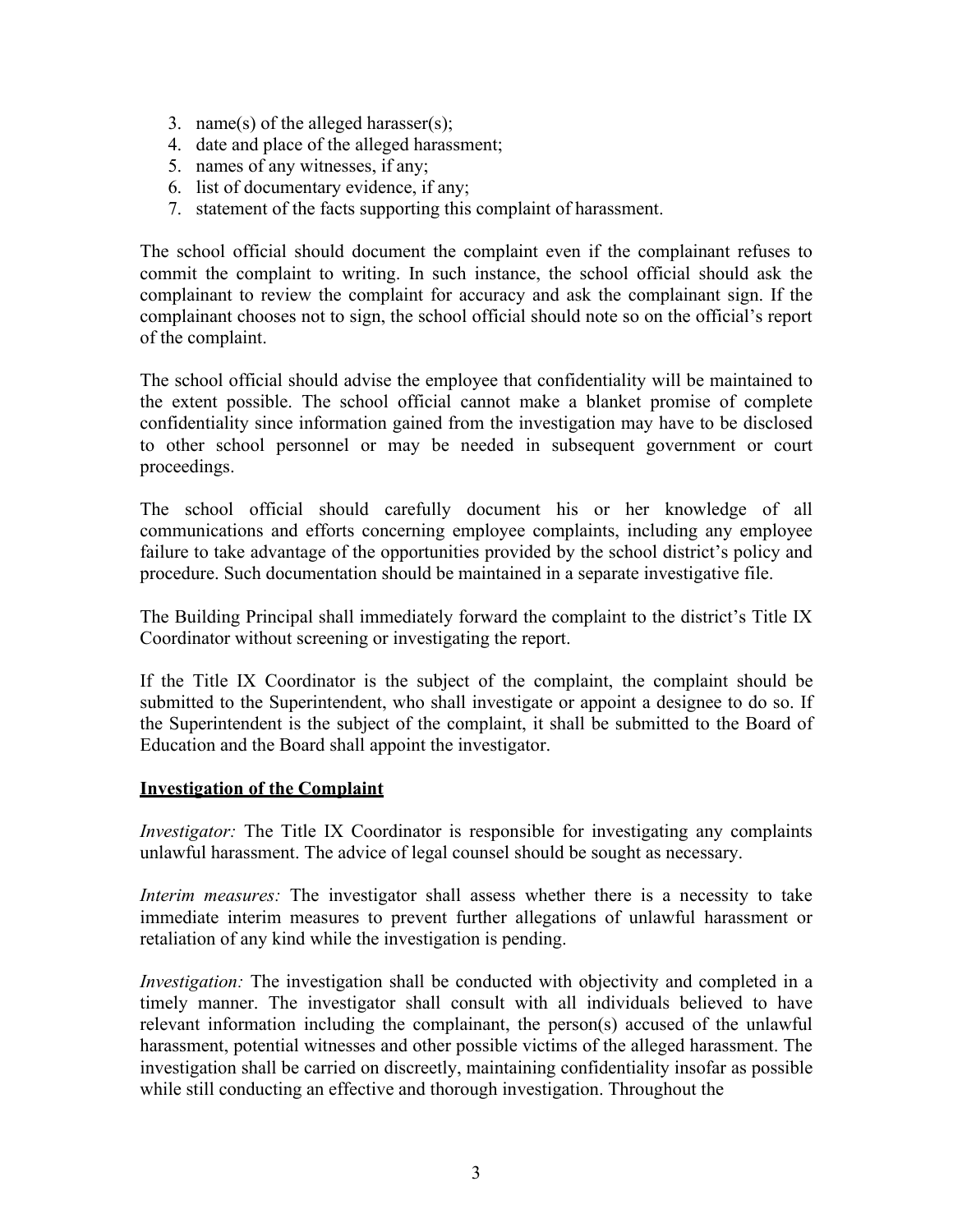investigative process, the due process rights of the alleged harasser(s) shall be preserved. The investigator shall keep the complainant apprised of the status of the investigation on a periodic basis.

*Documentation:* The investigator should carefully document all aspects of the investigation. Documentation should be maintained in an investigative file. Documentation of disciplinary actions taken should be maintained in the employee's personnel file or the student's disciplinary file.

 there is a violation, the investigator should determine what remedial action is necessary to eradicate the harassment and prevent any recurrence of such conduct in the future. The *Written Report:* After an impartial and prompt investigation of the complaint, the investigator should ascertain (1) whether the alleged conduct occurred, and (2) whether such conduct constitutes a violation of the Board's policy. In determining whether there is a violation of the policy, the investigator should consider the surrounding circumstances, the nature of the behavior, past incidents or patterns of behavior, the relationships between the parties involved and context in which the incidents occurred. If investigator should commit the findings and recommendations to writing and forward the report to the Superintendent of Schools. Unless unusual circumstances exist, the written report shall be completed within 10 school days of receipt of the complaint. If the Superintendent is the subject of the investigation, the Board of Education shall receive the findings and recommendations.

*Notification of Results of Investigation:* The results of the investigation will be communicated to the parties involved in a manner consistent with state and federal laws regarding data and records privacy.

 promptly notify the complainant in writing of the results of his/her review. *Request for Review:* If the complainant is unsatisfied with the results of the investigation, he/she may request a review by the Superintendent of Schools within 10 school days of the notification of the results of the investigation. The Superintendent (or designee) shall review the investigator's written report and further investigation may be conducted if necessary. The complainant may present additional evidence or witnesses for the reviewer to consider. Absent unusual circumstances, the review process shall be completed within 20 days of the request for the review. The Superintendent shall

 have occurred, the school district will take prompt corrective action that is reasonably federal law, and other school district policies. *Corrective Action:* If unlawful harassment in violation of Board policy is determined to calculated to stop the harassment and prevent any recurrence of such behavior. As part of such remedial action, the offender may be subject to appropriate disciplinary action which may include, but is not limited to one or a combination of the following: counseling, awareness training, warning, reprimand, reassignment, transfer, suspension, termination or expulsion. School district action taken for violation of this policy shall be consistent with the requirements of applicable collective bargaining agreements, state and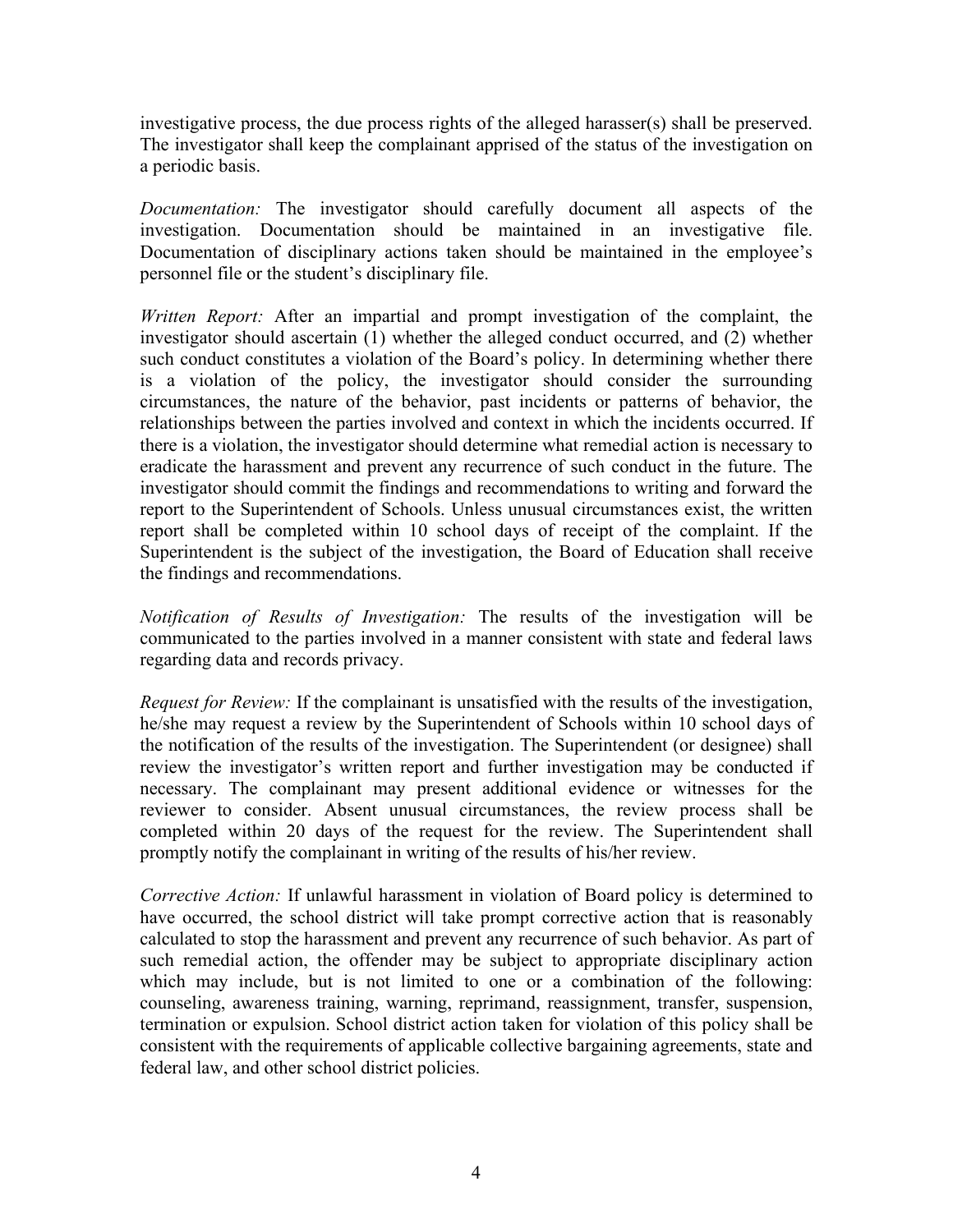#### **Alternative Complaint Procedures**

 4000. The EEOC and CHRO apply a statute of limitation of one hundred and eighty The federal and state agencies that investigate complaints of unlawful harassment of employees are the U. S. Equal Employment Opportunity Commission (EEOC) and the Connecticut Commission of Human Rights and Opportunities (CHRO). If you believe you have been subject to unlawful harassment on the basis of race, color, national origin, sex, age, disability, religion, sexual orientation, gender identity or expression, marital status, ancestry, or genetic information, you may file a complaint with the CHRO, located at 21 Grand Street, Hartford, CT 06106 (860-541-5737). If you believe you have been subjected to unlawful harassment because of your race, color, sex, religion, national origin, age, or disability, you may file a complaint with the EEOC located at John F. Kennedy Federal Building, 475 Government Center, Boston, MA 02203, 1-800-669- (180) days to such complaints.

Policy adopted: August, 2013 REGIONAL SCHOOL DISTRICT NO. 14 Bethlehem and Woodbury, Connecticut